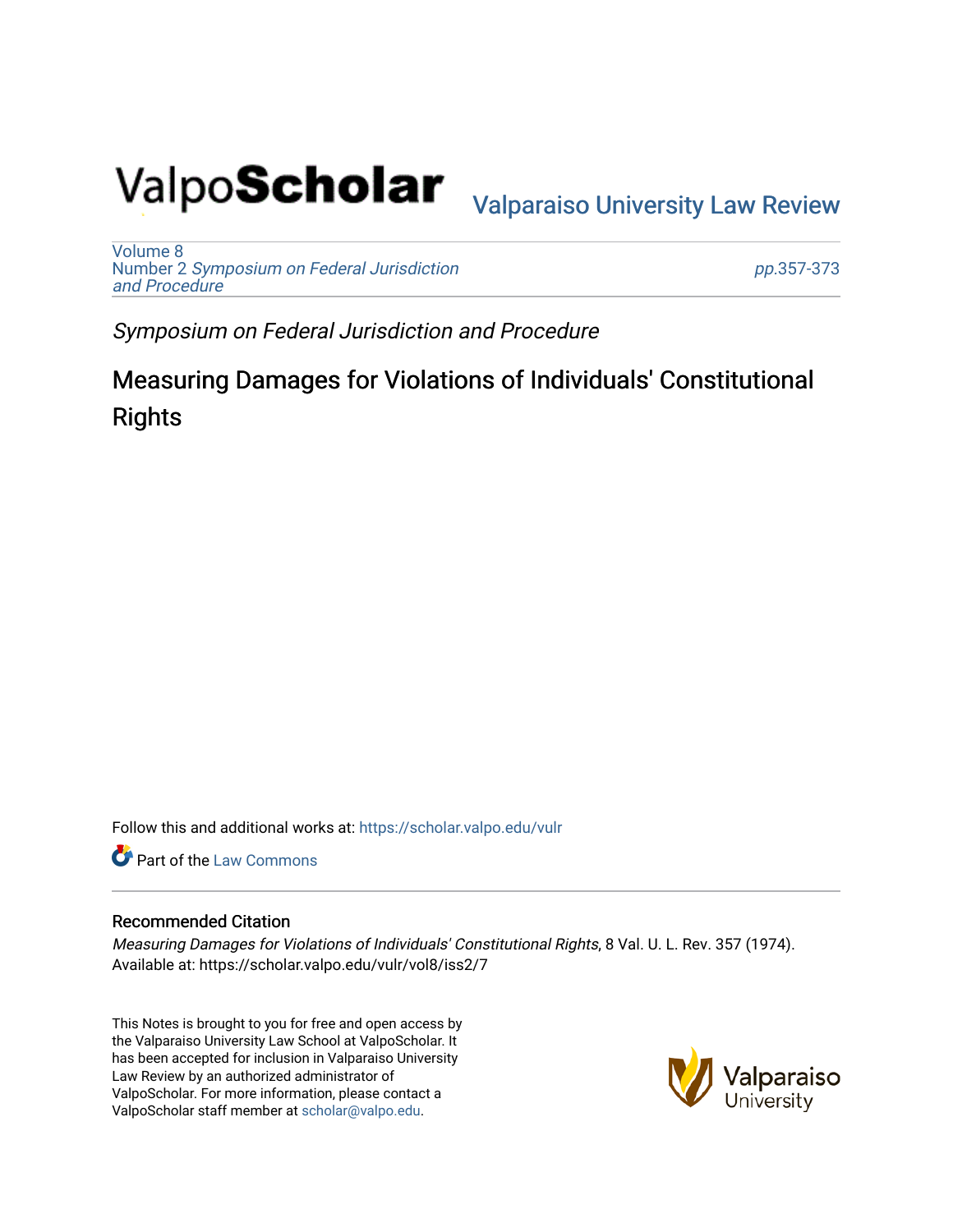## **MEASURING DAMAGES FOR VIOLATIONS OF INDIVIDUALS' CONSTITUTIONAL RIGHTS**

**INTRODUCTION** 

In *Bivens v. Six Unknown Named Agents of Federal Bureau of Narcotics'* the United States Supreme Court considered an alleged fourth amendment violation committed by federal agents operating under color of federal law.2 In reversing the district and appeals court dismissal of the case for lack of jurisdiction, the Court held that the complaint stated a cause of action under the fourth amendment and that money damages were an appropriate remedy.<sup>3</sup> As a result of *Bivens* the fourth amendment (and arguably other constitutional guarantees) can be used as the basis for a damage suit against federal officials who violate an individual's consitutional rights while acting under color of federal law.

Because *Bivens* creates the basis for a damage suit against federal officials, a method of measuring damages resulting from violations of constitutional rights must be developed. An analagous cause of action, 42 U.S.C.  $\S$  1983,<sup>4</sup> has been in existence for some time. Presumably, cases filed under the *Bivens* rule will be similar to those filed under § 1983 and the courts will apply § 1983 damage valuation standards to the new cause of action created in *Bivens.5*

The purpose of this note is to investigate the sufficiency of the damage award system currently in use. Included is a critical analysis of proposed systems for improving the ascertainment of compensation for civil rights violations. After a brief discussion of the value of retaining the traditional civil jury, a new proposal is offered which permits the jury to treat violations of constitutional

5. The essential difference in the cases would lie in the source of authority cloaking the defendant: the defendant under the *Bivens* cause of action would be operating under color of federal law, whereas under § 1983 he would be operating under color of state law.

**<sup>1.</sup>** 403 U.S. 388 (1971).

<sup>2.</sup> *Id.* at 389-90.

<sup>3.</sup> *Id.* at 397.

<sup>4.</sup> § 1983 provides that:

Every person who under the color of any statute, ordinance, regulation, custom, or usage, or any State or Territory, subjects or causes to be subjected any citizen of the United States **.** . . to the deprivation of any rights, privileges, or immunities secured by the Constitution and laws, shall be liable to the party involved in any action of law, suit in equity, or other proper proceeding for redress. 42 U.S.C. § 1983 (1974).

*<sup>6.</sup> See* note 5 supra.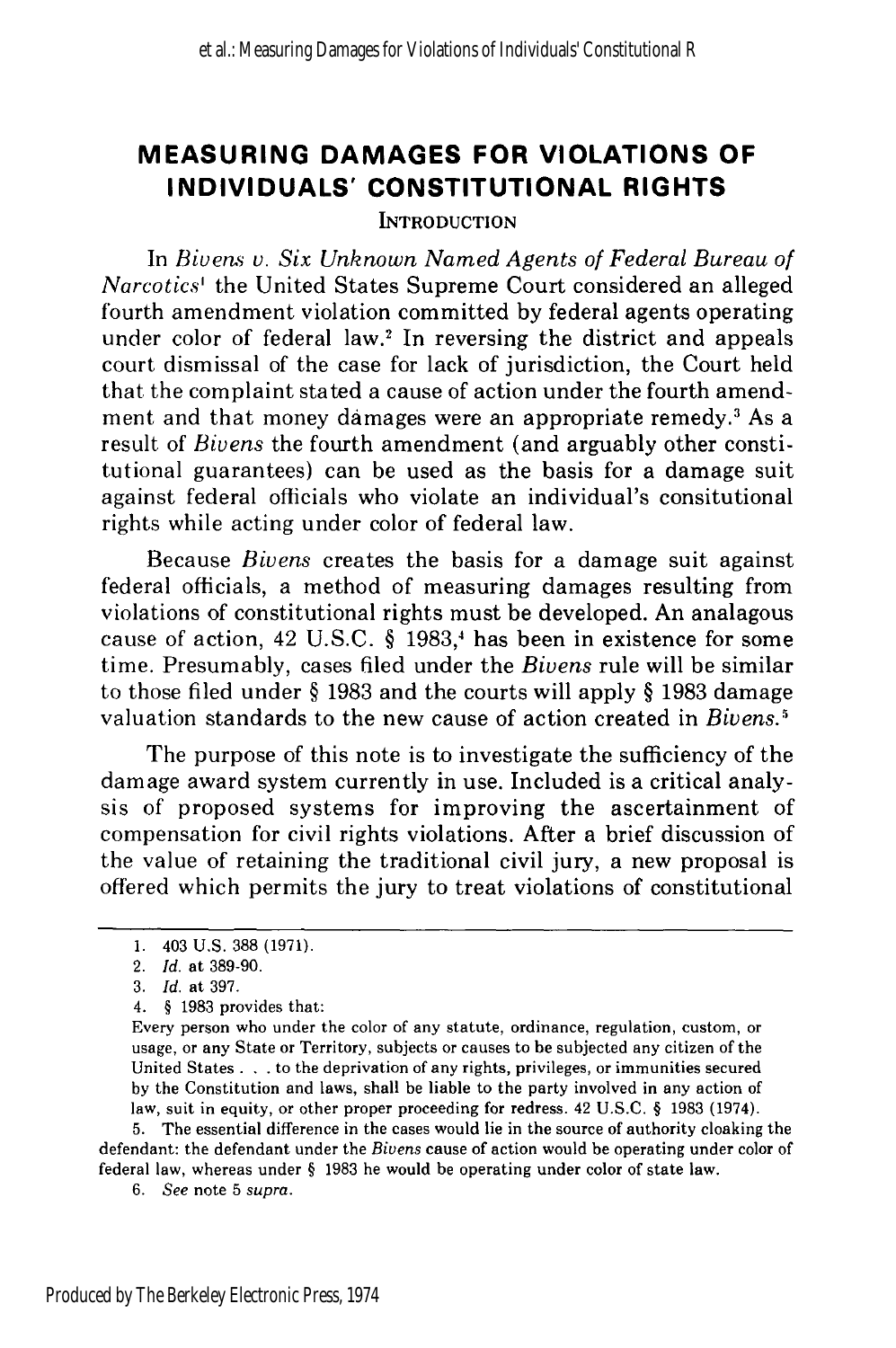rights as causes of action separate and distinct from traditional torts and compensate them accordingly.

## CURRENT DAMAGE STANDARDS

## *Compensatory Damages*

When hearing cases that allege a violation of constitutional rights, courts must develop damage measurement standards. Since the cases filed under the new cause of action will be similar to those currently filed under 42 U.S.C. § 1983, it is likely that the courts will look to these cases for guidance.<sup>6</sup> However, since possible constitutional rights violations are not separated from other causes of action *(i.e.,* false imprisonment, assault, battery) in the § 1983 cases, it is difficult to discern a damage measurement standard from them. Consequently, it cannot be determined if the violation itself has been compensated. Even when it appears that the violation has been compensated, it is impossible to determine what standards were used in arriving at a final award.

In discussing the § 1983 cases, the first problem encountered is determining whether the constitutional rights violation present in the action was considered and compensated. The problem arises because the final awards contain no mention of the fact that plaintiff's constitutional rights were violated. The case of *McArthur v. Pennington<sup>7</sup>* is illustrative. In this case plaintiff proved that he was beaten by police officers during an illegal arrest.<sup>8</sup> Present in this case were the traditional torts of false arrest and battery. Plaintiff also suffered a violation of his fourth amendment rights and a deprivation of the right to be free from unwarranted attacks upon the integrity of his person. The final award consisted of \$3401.49 for outof-pocket expenses and lost wages and \$1698.51 for physical and mental suffering, humiliation and injury to reputation? From this judgment it cannot be determined whether the damages included an award for the violation of plaintiff's constitutional rights. If in fact the violation was considered, it is impossible to determine what standards were used to award damages.<sup>10</sup>

<sup>7.</sup> 253 F. Supp. 420 (E.D. Tenn. 1963).

*<sup>8.</sup> Id.* at 428.

<sup>9.</sup> *Id.* at 430.

<sup>10.</sup> For other cases in which it was impossible to determine what damage standards were used, see Scott v. Vandiver, 476 F.2d 238 (4th Cir. 1973); Stolberg v. Members of Bd.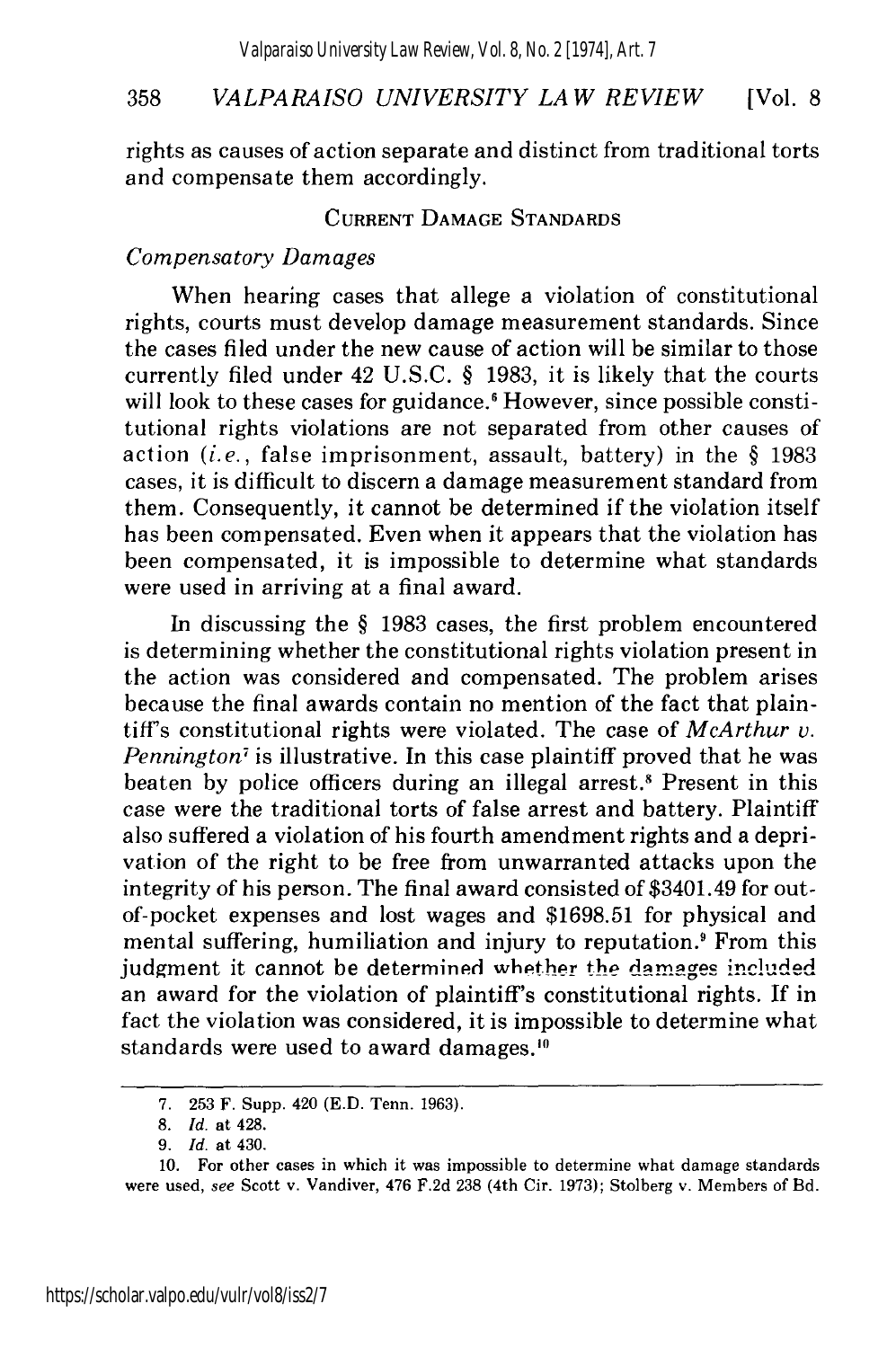19741

## *CONSTITUTIONAL DAMAGES*

The damage awards in § 1983 cases mirror the problems created by the merger of traditional torts and violations of plaintiff's constitutional rights. The plaintiff in *Arroyo v. Walsh"* received \$2500 for a broken nose sustained during a beating administered by police officers during a false arrest.<sup>12</sup> The plaintiff in *Jackson v*. *Dukes'3* received \$5000 for similar injuries suffered under comparable circumstances, and the disparity cannot be reconciled.<sup>14</sup> It is impossible to discover if the difference in the awards stems from an attempt by the *Jackson* jury to compensate plaintiff for the violation of his constitutional rights.

A comparison of these awards with the award returned in *Collum v. Butler'5* clearly presents the problems encountered in attempting to discover a damage standard for constitutional rights violations. In the *Collum* case, the plaintiff proved that he received a beating during a valid arrest.'" In contrast to *Arroyo* and *Jackson* only the tort of battery and a deprivation of plaintiff's right to preservation of the physical integrity of his person were violated. Yet the jury returned a verdict of \$17,500.<sup>17</sup> If the jury was attempting to compensate plaintiff for the violation of his constitutional rights it failed; the judge refused to accept the verdict, claiming it shocked the "judicial conscience."<sup>18</sup> If the judge in *Collum* believed the *Arroyo* and *Jackson* cases to be comparable, then he clearly did not attach monetary value to the deprivation of liberty without due process. Plaintiffs in *Arroyo* and *Jackson* were falsely imprisoned and should have received compensation for this wrong in and of itself. Confusion such as this arises because it is unclear 1)which wrongs were compensated, and 2)whether the constitutional rights violations were considered as separate compensable acts.

- **13. 259 F.2d 3** (5th Cir. **1958).**
- 14. *Id.* at **7.**
- **15. 288** F. Supp. **918 (N.D.** Ill. **1968),** *aff'd,* 421 **F.2d 1257** (7th Cir. **1970).**
- **16.** *Id.* at **919.**
- **17.** *Id.* at **920.**
- 18. Id.

of Trustees for State Colleges, 474 F.2d 485 (2d Cir. 1973); Horton v. Orange County Bd. of Educ., 464 F.2d 763 (8th Cir. 1971); Jenkins v. Averett, 424 F.2d 1228 (4th Cir. 1970); Rolfe v. County Bd. of Educ., 391 F.2d 77 (6th Cir. 1968); Smith v. Hampton Training School for Nurses, 360 F.2d 577 (4th Cir. 1966); United States ex rel Neal v. Wolfe, 346 F. Supp. 569 (E.D. Pa. 1972); McBeth v. Bd. of Educ., 300 F. Supp. 1270 (E.D. Ark. 1969); Antelope v. George, 211 F. Supp. 657 (D. Idaho 1962).

<sup>11. 317</sup> F. Supp. 869 (D. Conn. 1970).

<sup>12.</sup> *Id.* at 873.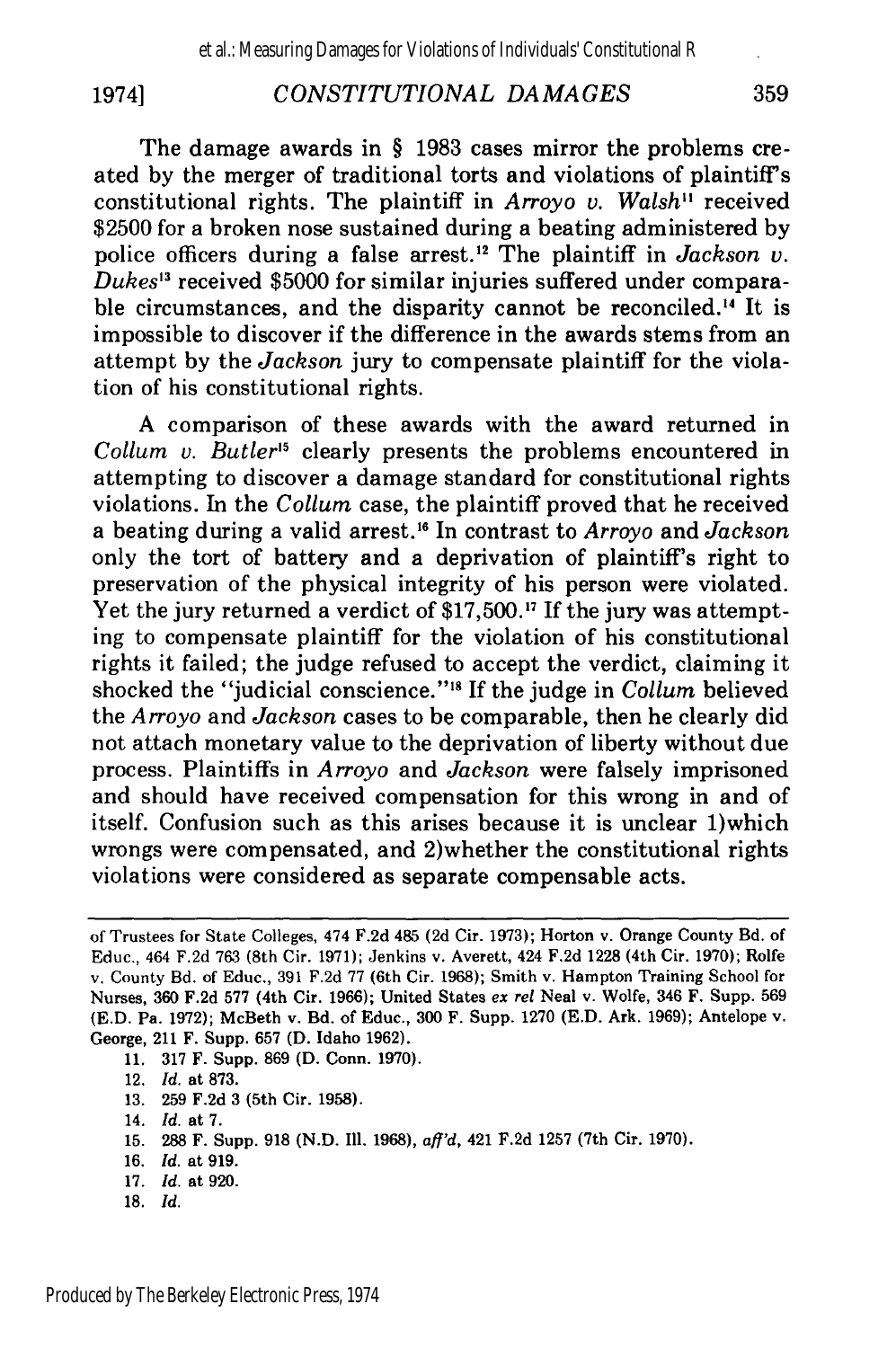There are occasions when an award will specifically state that damages for constitutional rights violations present in the action are included in the final award. However, even when this is done, there is no indication of the standards applied to the damage assessment. In *Rue v. Snyder*<sup>19</sup> the plaintiff recovered \$650 for false arrest, false imprisonment and the deprivation of his liberty without due process of law.<sup>20</sup> The final award explicitly stated that damages for the violation of plaintiff's constitutional liberty were included in the \$650 recovery.<sup>21</sup> There was, however, no proportionate breakdown in the final award isolating damages for the constitutional rights violations. In addition, there was no indication of the damage measurement standards which were applied.<sup>22</sup>

The lack of distinction between a violation of plaintiff's constitutional rights and other causes of action present in a case is particularly critical when no strong traditional cause of action is present. When a case consists solely of a violation of plaintiff's constitutional rights, there is a strong possibility that the action will be dismissed as de minimis.<sup>23</sup> In such a case not only is plaintiff unable to be compensated for the violation of his rights, but he loses the opportunity to present his case in court. For example, in *Northern* v. Nelson<sup>21</sup> the plaintiff alleged and proved that the defendant wrongfully confiscated plaintiff's newspapers.<sup>25</sup> An apparent conversion of the newspapers (value of \$1.05) and a first amendment violation were present.<sup>26</sup> Yet the action was dismissed as de minimis;<sup>27</sup> the lack of a strong traditional cause of action prevented the first amendment violation from being considered.<sup>28</sup>

23. De minimis may be defined as a very small or trifling matter, BLACK's LAW **DICTIONARY** 482 (Rev. 4th ed. 1968).

25. 315 F. Supp. at 688.

26. 448 F.2d at 1266-67.

27. *Id.*

28. For other cases where the constitutional rights violation was dismissed as de minimis because of the lack of a strong traditional cause of action, *see* Joseph v. Rowlen, 425 F.2d 1010 (7th Cir. 1970); Arunga v. New York City Dept. of Personnel, 342 F. Supp. 983 (S.D.

**<sup>19.</sup>** 249 F. Supp. 740 (E.D. Tenn. 1966).

<sup>20.</sup> *Id.* at 743.

<sup>21.</sup> *Id.*

<sup>22.</sup> For other cases in which there is no indication of the damage measurement standards applied, see Sexton v. Gibbs, 327 F. Supp. 134 (N.D. Tex. 1970), *aff'd,* 446 F.2d 904 (5th Cir. 1971), cert. denied, 404 U.S. 1062 (1972), Rue v. Snyder, 249 F. Supp. 740 (E.D. Tenn. 1966).

<sup>24.</sup> **:315** F. Supp. 687 (N.D. Cal. 1970), aff'd, 448 F.2d 1266 (9th Cir. **1971).**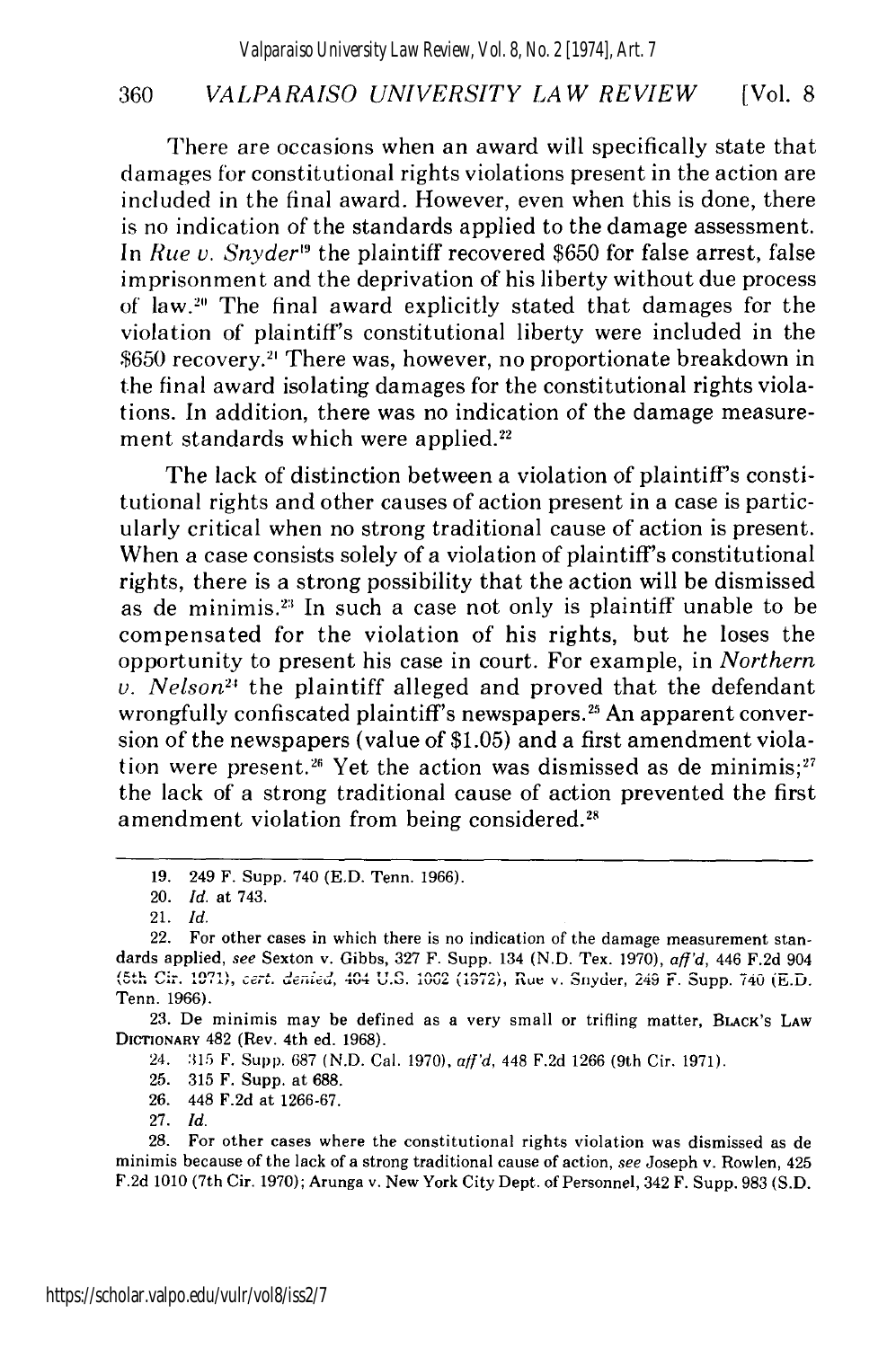#### *CONSTITUTIONAL DAMAGES* 19741 361

Without a clear distinction between an alleged violation of plaintiff's constitutional rights and the other causes of action present in a given case, the consideration and awarding of damages for these violations will continue to be nonexistent or inadequate. A survey of existing case law indicates that adequate damage standards cannot be developed until it is recognized that there exists a possibility of an award of damages for constitutional rights violations separate and distinct from awards for other injuries.

## *Nominal and Punitive Damages*

As is true with compensatory damages, the award of nominal and punitive damages suffers from the lack of a clear distinction between the constitutional rights violation proved by plaintiff and other torts present in the case. Most courts presume nominal damages if the plaintiff can prove a violation of his constitutional rights. An expression of this view can be found in *United States ex rel. Mottley v. Rundle*,<sup>29</sup> a false imprisonment case, wherein the court stated: "Constitutional rights of a citizen are so valuable that an injury is presumed to flow from the deprivation itself."30

There are courts which reject this position and hold that proof of a violation of one's constitutional rights leads to no conclusion concerning the existence of damages. In *Jones v. Wittenberg31* the court granted plaintiff an injunction when he proved that the conditions of the jail in which he was legally confined violated the eighth amendment prohibition against cruel and unusual punishment.<sup>32</sup> However, absent proof of actual damages the court refused to award even nominal damages.<sup>33</sup>

The *Mottley* holding is clearly the more satisfactory of the conflicting views. While it is often difficult to present proof of measurable economic or physical loss resulting from a violation of one's

N.Y. 1972); Cordova v. Chonko, 315 F. Supp. 953 (N.D. Ohio 1970); Lowenstein v. McLaughlin. 295 F. Supp. **638 (1).** Mass. 1969). *But see* Chubbs v. City of New York, 324 F. Supp. 1183 (E.D.N.Y. 1971).

<sup>29. 340</sup> F. Supp. 807 (E.D. Pa. 1972).

<sup>30.</sup> **Id.** at 810-11. For other cases applying the same rationale, *see* International Prisoners Union v. Rizzo, 356 F. Supp. 806 (E.D. Pa. 1973); Speaks v. McGregor, 355 F. Supp. 1129 (W.D. Va. 1973); Washington v. Official Court Steno., 251 F. Supp. 945 (E.D. Pa. 1966).

<sup>31. 323</sup> F. Supp. 93 (N.D. Ohio), *supplemented,* 330 F. Supp. 707 (N.D. Ohio 1971), *aff'd,* 456 F.2d 854 (6th Cir. 1972).

<sup>32. 330</sup> F. Supp. at 721.

<sup>33.</sup> *Id.*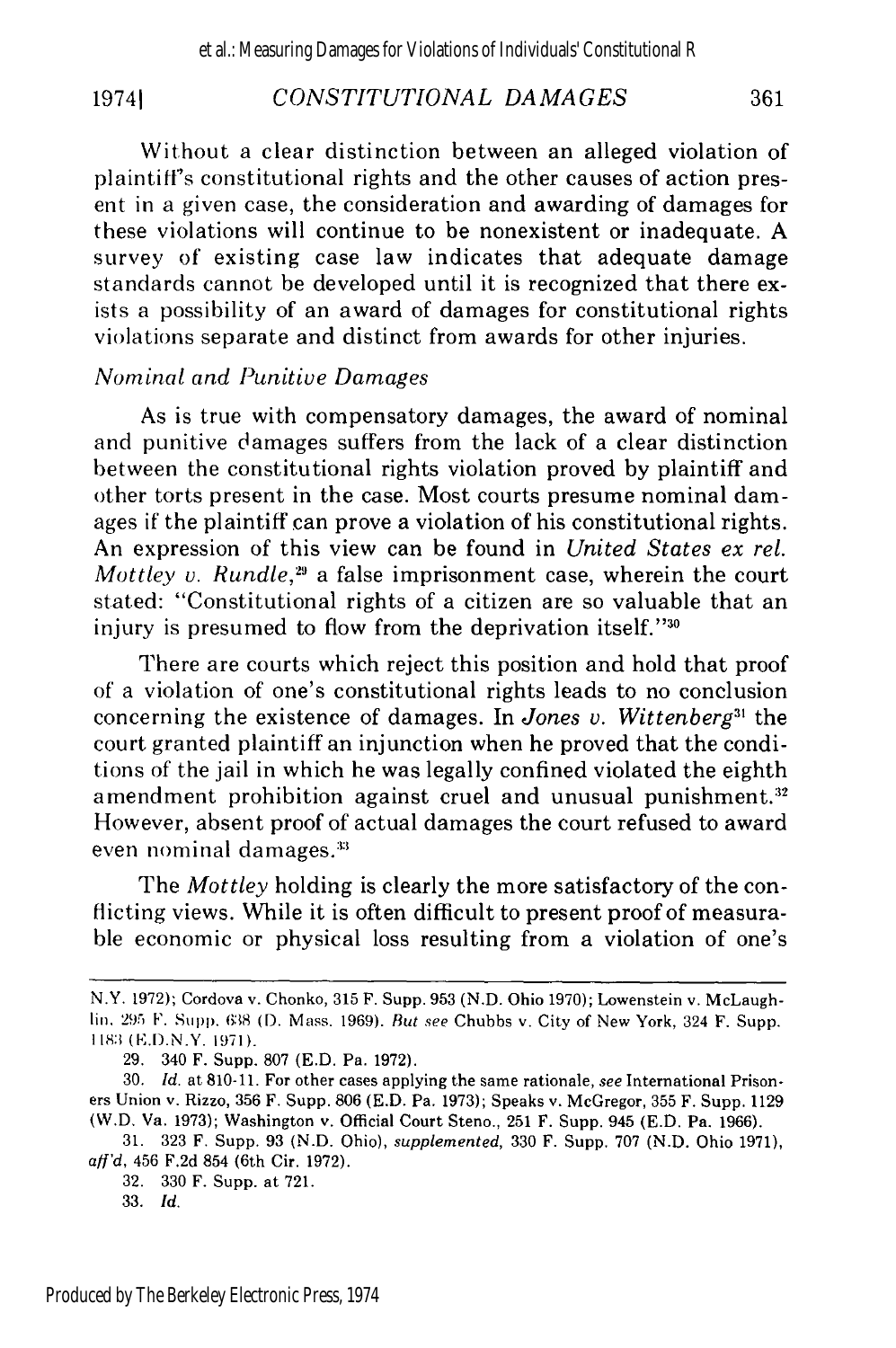constitutional rights, this difficulty should not preclude recovery. If a jury finds that a violation of plaintiffs constitutional rights occurred, the award of damages should depend solely upon its deliberations. If it believes that the violation was minimal the jury should be permitted to return a minimal award. To require that the plaintiff prove actual damage before allowing any award is to preclude recovery in many cases and to deny the inherent value of constitutionally guaranteed rights.

Punitive damages are traditionally awarded for engaging in conduct so far removed from social standards that the jury believes that the defendant acted maliciously, willfully or wantonly.<sup>34</sup> If punitive damages are to be awarded there must be a finding that in fact plaintiff was harmed by defendant's acts; in other words, punitive damages must be supported by an award of nominal or compensatory damages.<sup>35</sup> When punitive damages have been awarded in cases containing both proven violations of plaintiff's constitutional rights and other proven injuries, it is impossible to determine whether the award was made for the traditional injuries or the rights violations.36 If the purpose of punitive damages is to punish defendant's actions, it is not apparent why in cases involving violations of plaintiff's constitutional rights it is necessary to prove physical or economic damage before punitive damages can be awarded. If a jury decides that the violation of plaintiff's rights was minimal but occurred in such a manner as to require punishment or deterrence, its award of damages should not be disturbed.

## *Single Damage Award for Constitutional Rights Violations*

To improve the award of damages for violations of a plaintiff's constitutional rights in cases filed under § 1983 and the *Bivens* cause of action it is suggested that the traditional categories of

<sup>34.</sup> *See* Stolberg v. Members of Bd. of Trustees for State Colleges, 474 F.2d 489 (2d Cir. **1973);** Sostre v. McGinnis, 442 **F.2d 178** (2d Cir. 1971), *cert. denied,* 404 U.S. 1049 (1972); **Lee** v. **Southern Home Sites Corp., 429 F.2d 290 (5th Cir. 1970); Caplin** v. **Oak, 356 F. Supp. 1250 (S.D.N.Y. 1973);** Urbano v. McCorkle, 334 F. Supp. **161 (D.N.J. 1971),** *supplemented,* 346 F. Supp. **51 (D.N.J. 1972);** Rhoads v. Horvat, **270** F. Supp. **307 (D. Colo. 1967).**

**<sup>35.</sup>** Oilier v. Lake Central Airlines, Inc., 423 **F.2d** 554 (6th Cir. **1970);** Worden v. **Tri** State Ins. Co., 347 **F.2d 336** (10th Cir. **1965).**

**<sup>36.</sup>** *See* Gieringer v. Center School Dist. No. **58,** 447 **F.2d** 1164 (8th Cir. **1973);** Sostre **v. McGinnis, 442 F.2d 178 (2d Cir. 1971); Sandborn** v. **Wagner,** 354 F. Supp. **291 (D. Md. 1973);** Gaston v. Gibson, **328** F. Supp. **3 (E.D.** Tenn. **1969);** Brooks v. Moss, 242 F. Supp. **531** (W.D.S.C. **1965).**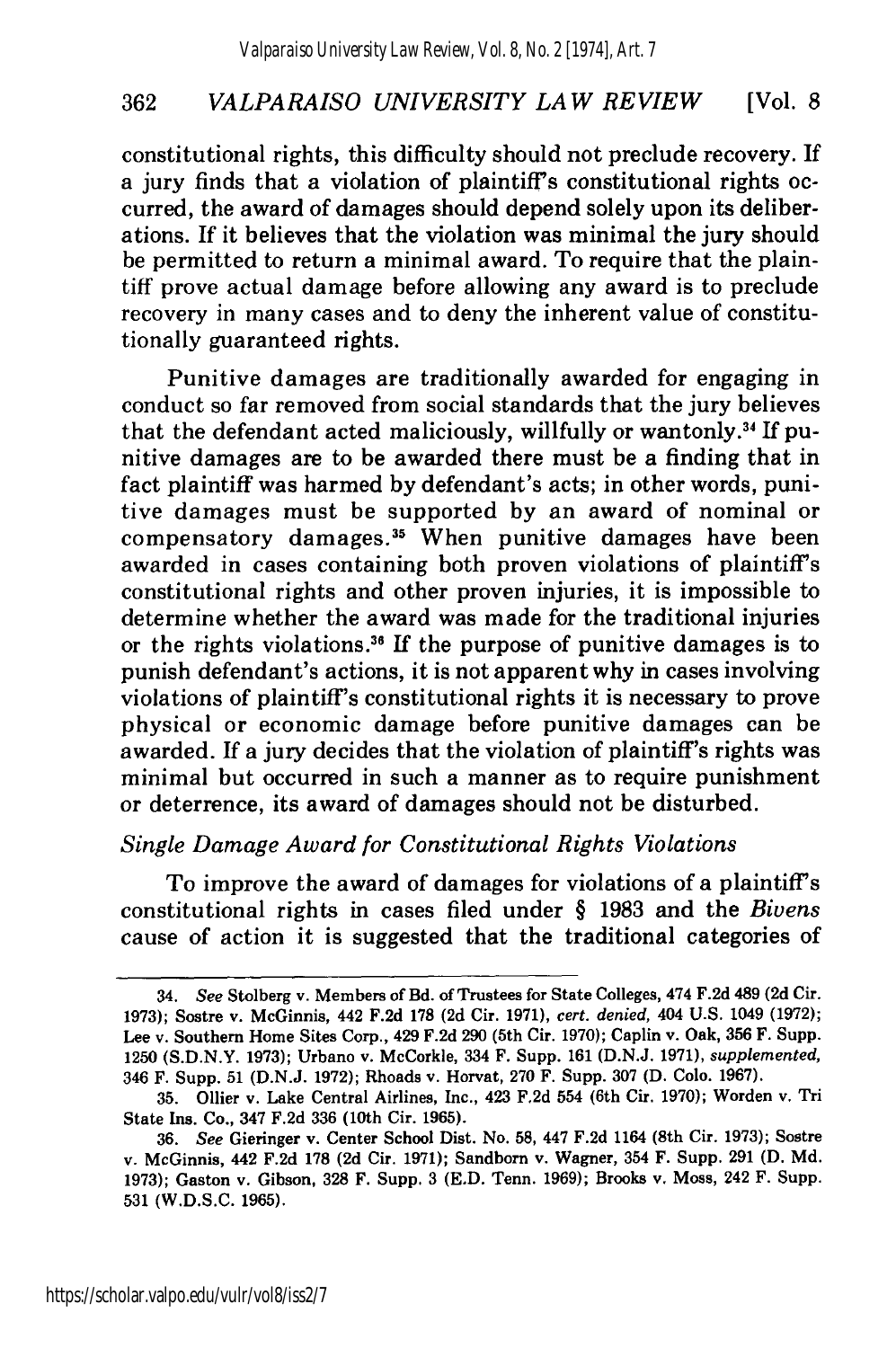#### 19741 *CONSTITUTIONAL DAMA GES* 363

compensatory, nominal and punitive damages be abolished. Constitutional rights are difficult to value since the violation of these rights seldom creates measurable economic or physical loss. In a case involving a constitutional rights violation, the jury attempts to place a value on the damage suffered by the plaintiff because one of' his constitutional rights was violated. The jury should separate this consideration from its deliberations concerning damage caused by traditional wrongs also present in the case.

It is maintained that the most accurate award for damages resulting from a violation of plaintiff's constitutional rights will result from a consideration of the circumstances surrounding each case. An attempt to divide the damage question into compensatory, nominal and punitive damages can only create confusion. Dealing with violations of constitutional rights presents sufficient conceptual difficulties without requiring that the final damage award be structured in traditional damage terms. By allowing the final award to reflect the jury's deliberations as to the value of the right in question, the extent of the violation, the circumstances surrounding the violation and the defendant's culpability, the plaintiff's interests will be more adequately protected.

Having investigated current damage awards in § 1983 cases, it is apparent that there is a definite need for improving the damage award system when the plaintiff pleads and proves violations of his constitutional rights. The primary difficulty with the present method is in the merger of the rights violations and other wrongs present in the case. This leads to a situation where the rights violation is either ignored or is compensated without reference to established damage standards. Various proposals have been presented to improve the damage award system for constitutional rights violations cases. Among these are a system of liquidated damages, a schedule of benefits to be applied to proven rights violations and the removal of rights violation cases to a quasi-judicial hearing board for extra-judicial determination of facts and damages. These plans all suffer from the common defect of removing in whole or in part the decision of damages from the jury.

PROPOSED **SYSTEMS** OF **DAMAGE VALUATION AND** AWARD

## *Liquidated Damages*

One proposed solution to the damage award problem in cases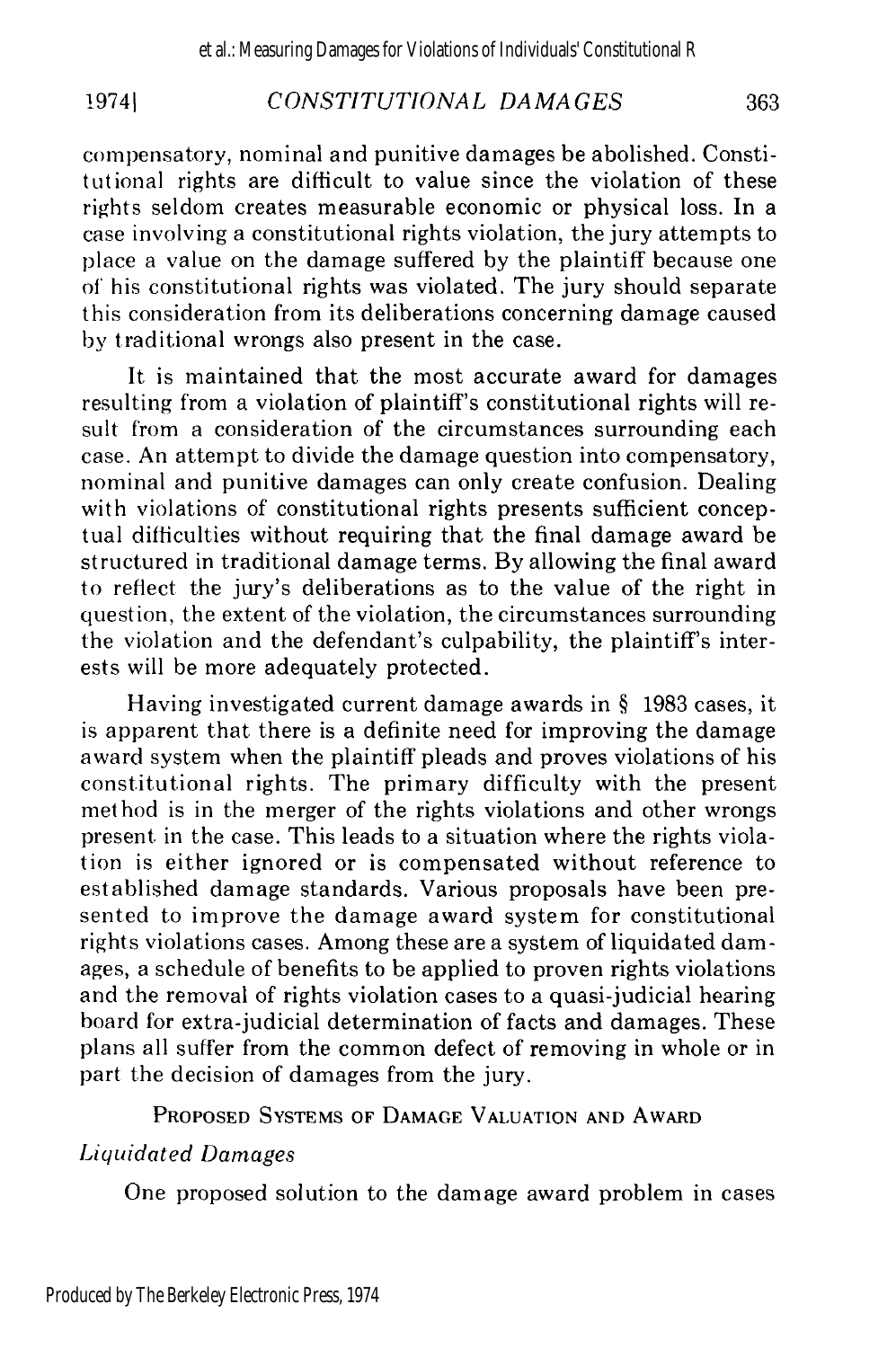involving constitutional rights violations would require Congress to enact legislation creating a liquidated damage award for all proven rights violations.<sup>37</sup> Under this proposal, if the plaintiff proved that his constitutional rights were violated he would be entitled, at a minimum, to the congressionally mandated recovery. If the plaintiff could prove damages beyond the minimum award he would be entitled to unlimited recovery.<sup>39</sup> The mandated minimum recovery would serve as the standard recovery for constitutional rights violations of all types.

This plan does not deal with the question of the merger of the rights violations with other traditional wrongs present in the action. There is no insight offered to the jury into the problem of deciding whether a rights violation is present in any given case. Further, it is not clear whether the mandated minimum would be the minimum award for all damages or the minimum for the violation of constitutional rights.

Beyond these initial conceptual difficulties, there are many practical problems involved with the implementation of this proposal. Formulation of proper minimum awards would create serious legislative difficulties. The necessary congressional debate on the required legislation would place the problem of valuing individual rights into the political arena. While it is true that legislatures often debate personal rights and freedoms, the resulting legislation is general in nature and allows for application on a case by case basis.40 The creation of a general constitutional rights violation damage award would depart from this pattern. In essence, Congress would substitute its judgment for that of the jury. Congress would deliberate and decide on a value for the various constitutional rights, and this value would be imposed on all future cases. There is no provision for the compensation of technical violations of constitutional rights with less than the mandated award. Finally, if the jury felt that the facts did not warrant an award of the mandated minimum amount, the inflexibility of the minimum recovery plan could well prompt a refusal to find that a constitutional right was violated.

The value of a consitutional right must depend upon the cir-

<sup>37.</sup> Satler & Kalom, *Damages for False Arrest,* **6 TmAI** 41, 45 (June-July **1970).**

<sup>38.</sup> *Id.*

<sup>39.</sup> *Id.*

<sup>40.</sup> *E.g.,* Civil Rights Act of 1964, 42 U.S.C.A. §§ 2000a-2000h-6 (1974).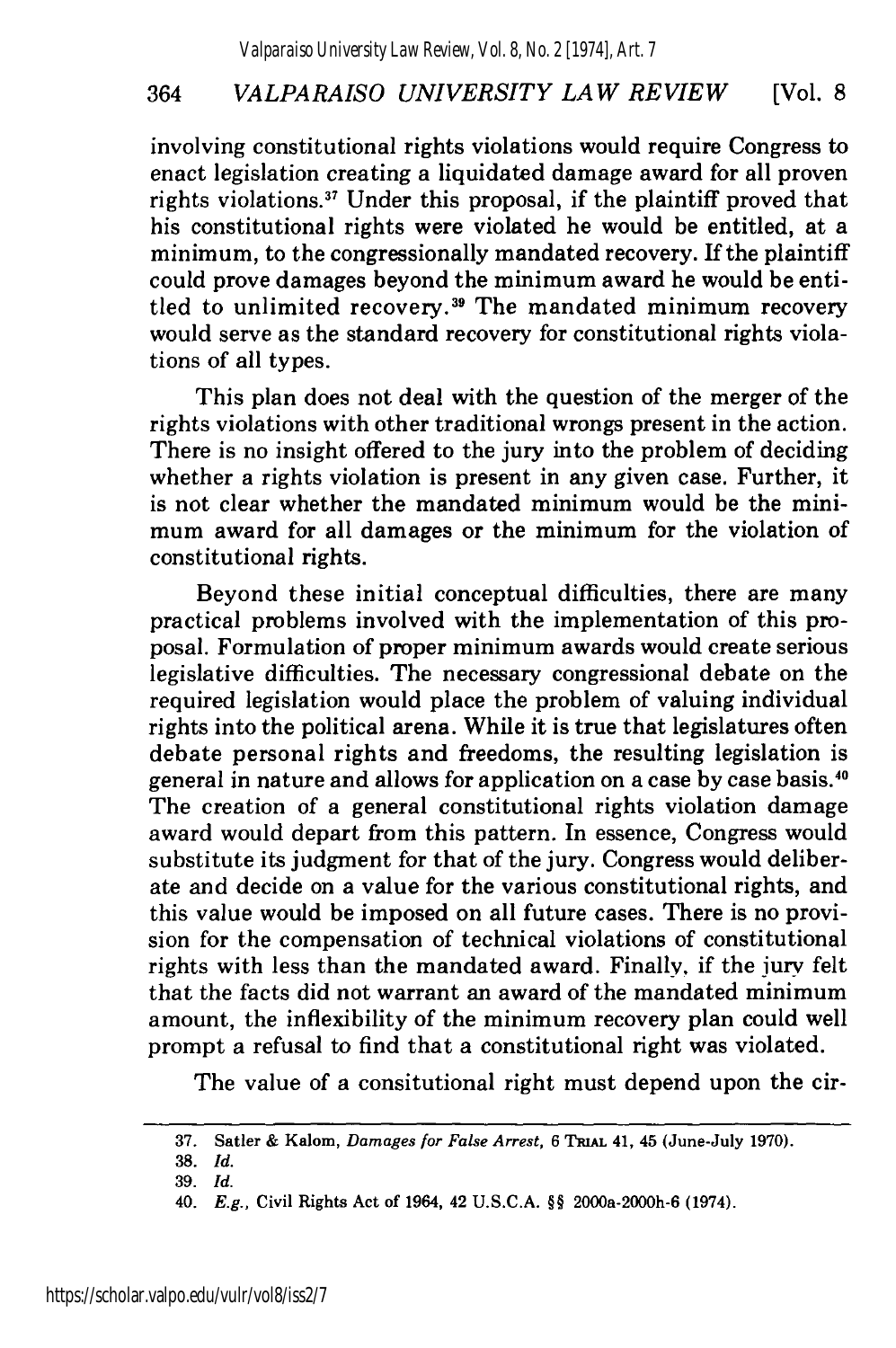#### *CONSTITUTIONAL DAMAGES* 19741

cumstances surrounding each individual case if a violation of that right is to be properly compensated. While the minimum recovery proposal might encourage prospective plaintiffs to file actions in an attempt to vindicate their rights, it gives no assurance that the right will be properly considered and compensated.

## *Schedule of Damages*

A second proposal to improve the award of damages for violations of individual constitutional rights requires the creation of a workmen's compensation type schedule of benefits.<sup>41</sup> Under this plan Congress would create a comprehensive list of possible violations of constitutional rights and would mandate a minimum and maximum recovery for each.<sup>42</sup> The exact amount of recovery would depend upon the facts of each case and would be determined by the trier of fact.<sup>43</sup> Although similar to the liquidated damages proposal, this plan would include mandated maximum recoveries and would limit recovery to those violations included within the schedule of benefits.<sup>44</sup>

In addition, however, Congress would not only legislate the amount of recovery possible but would, in effect, limit plaintiff's damage remedy for rights violations to only those types of violations it chose to compensate. Thus, a successful damage action for an alleged violation of constitutional rights would be dependent upon the will of Congress. If Congress failed to include the conduct alleged on the schedule of benefits, recovery would be impossible. Since damages serve useful punishment and deterrence functions in addition to compensating victims for their injuries, the limitation of the damage action would weaken the citizens' position with respect to the protection of their constitutional rights.

The minimum and maximum recoveries also preclude the jury from exercising full discretion in its deliberation of damages for constitutional rights violations. Furthermore, no provision is made for the possibility of a technical violation occurring in circumstances which do not make it worthy of the minimum damage recovery. The essence of the plan is a substitution of congressional judgment for

42. *Id.* at **225.**

**<sup>41.</sup> Roche,** *A Viable Substitute for the Exclusionary Rule: A Civil Rights Appeal Board,* 30 WASH. **& LEE L. Rzv. 223 (1973).**

<sup>43.</sup> *Id.* at **228.**

<sup>44.</sup> *Id.*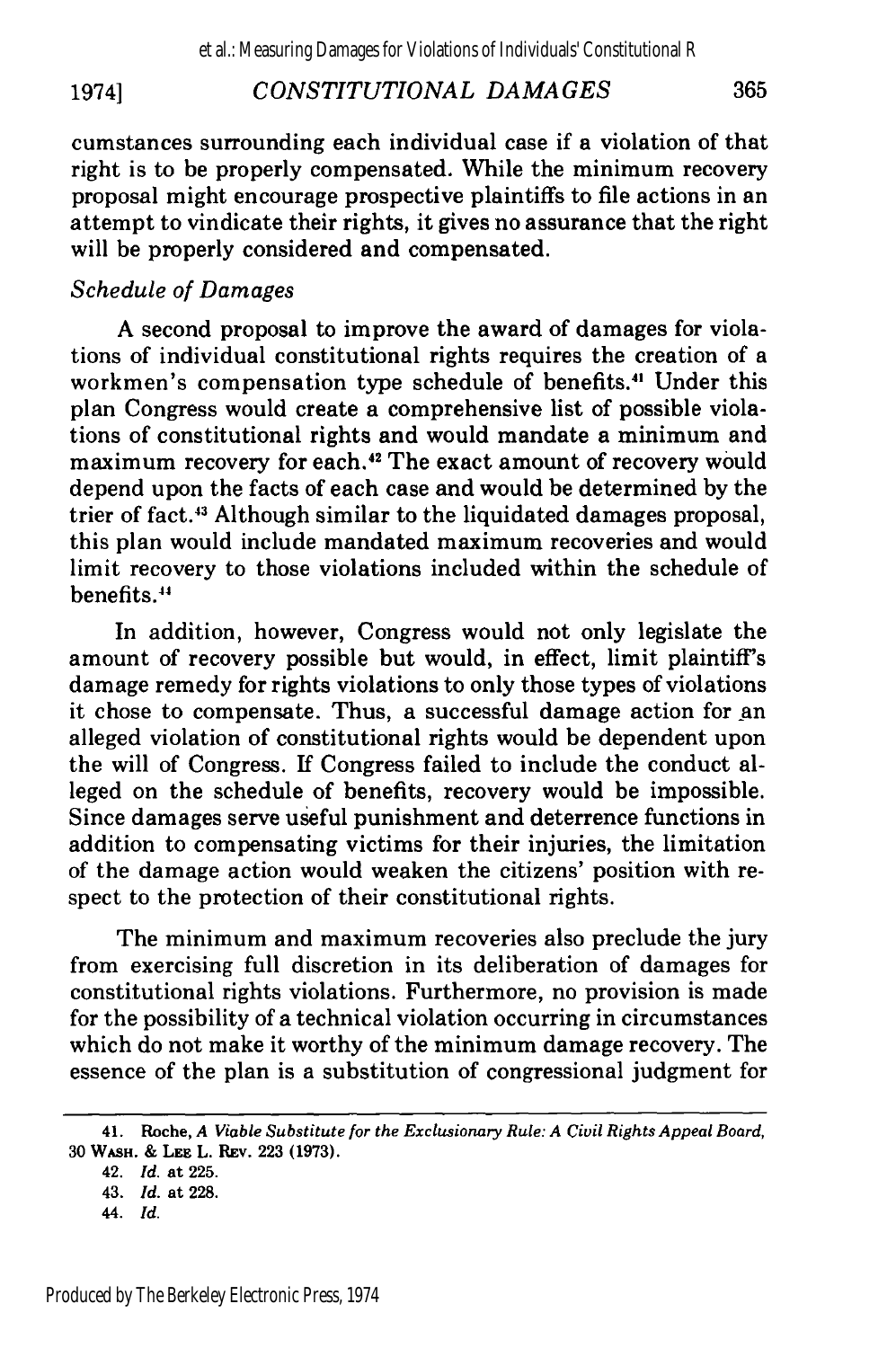that of the jury. Thus, beyond limiting the type of violations for which damages may be awarded, the plan gives no guidance to the jury to aid it in finding that a violation occurred; nor does it aid it in developing standards to apply to the problem of reviewing the circumstances of each given violation to determine the exact damage recovery. The establishment of minimum and maximum limits on the damage recovery neither aids the decision making process nor improves the final award. It only places unnecessary and undesirable limits on the deliberations of the jury.

The entire subject of damages for violations of constitutional rights does not seem suited to a mechanical approach. While it is possible that medical proof concerning injury and extent of disability may be sufficiently standardized to allow creation of a schedule of benefits applicable to physical injury cases, violations of constitutional rights are not so standard. Each violation is dependent upon the sum of the circumstances surrounding the violation and must be compensated as such. An ad hoc determination of damages is necessary to provide the best award.

## *Quasi-Judicial Hearing Board*

A third proposal for improving the method of compensating violations of constitutional rights was presented by Mr. Chief Justice Burger in his dissent to the *Bivens* decision.15 According to the Chief Justice, Congress should remove jurisdiction over violations of constitutional rights from the courts and place it in a quasijudicial hearing board.<sup>46</sup> This board would be staffed by attorneys, and its awards would be in lieu of any judicial proceedings.<sup>47</sup>

Under this proposal the board would create its own procedural

<sup>45. 403</sup> U.S. 422 (1971). The purpose of Chief Justice Burger's suggestion is to create an alternative to the exclusionary rule. According to the Chief Justice, a quasi-judicial review would be more effective than the exclusionary rule in that it would directly penalize police for violating a citizen's rights, Further, it would be available to all persons whose rights have been violated, instead of only to those persons whose cases eventually reach trial. However, allowing **suils** br mooey damages would accomplish the same objectives as the quasi-judicial hearing boards and would have the advantage of not requiring an outlay of funds to create the mechanics of the Chief Justice's system. The suits could be filed within the existing court system. *See also* Berch, *Money Damages for Fourth Amendment Violations by Federal Officials,* 1971 LAW & SOCIAL ORDER 43.

<sup>46. 403</sup> U.S. 422 (1971) (Burger, C.J., dissenting).

<sup>47.</sup> *Id.* at 423.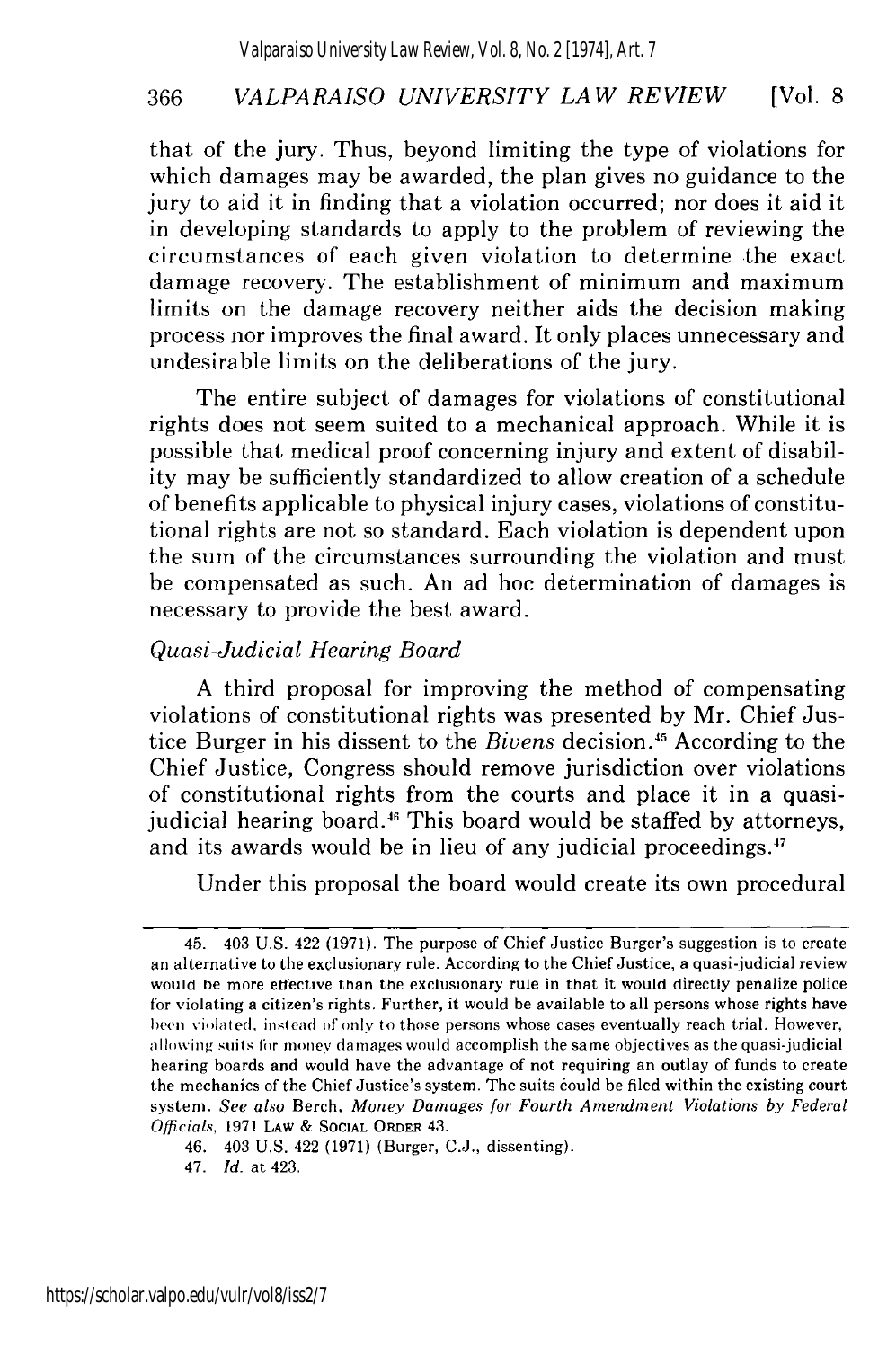#### *CONSTITUTIONAL DAMAGES* 19741

rules,<sup>18</sup> thus freeing them from the burdens of the normal rules of procedure. Among these are the granting of immunity to certain classes of individual and institutional defendants, the problem of providing the plaintiff with defendants to be sued and the practice of allowing mitigation of damages by considering the plaintiff's moral position in the case."' The awards of this board would be subject to judicial control through appellate procedures and court enforcement of board awards.'

The Burger proposal can be criticized on several grounds. First, the subject of constitutional rights violations should not be removed from the judicial sphere. Traditionally, specialized hearing boards have been created when a high level of expertise in a particular field was necessary to render adequate decisions.<sup>51</sup> The subject of damages for violations of constitutional rights is not a subject requiring specialized knowledge. The creation of a specialized hearing board would isolate the entire proceeding from community standards and values. Although greater potential for standardized awards is present in this plan, the quasi-judicial hearing boards would not improve the adequacy of the awards.

In addition, it is not clear what portion of the case would be removed to the hearing board. If the board is only to hear the case for determination of the question of damages for violations of constitutional rights, the entire action would have to be re-tried in court to determine the outcome of the traditional causes of action present. This is needless duplication of effort. The courts are equipped to continue hearing cases dealing with constitutional rights violations. They are the proper place for the action to be heard.

## **RETENTION** OF THE **JURY** FOR **DAMAGE VALUATION**

The major criticism of the Chief Justice's proposal, like that of the other proposals discussed, is that it removes the question of damage valuation from the jury. It is the contention of this note that in addition to stressing the independent nature of violations of constitutional rights, the question of damage valuation must rest

<sup>48.</sup> *Id.* at 423-24 n.7.

<sup>49.</sup> *Id.* at 423.

**<sup>50.</sup>** *Id.*

<sup>51.</sup> R. LORCH, DEMOCRATIC **PROCESS AND ADMINISTRATIVE** LAW 33 (1969); P. WALL, ADMIN-ISTRATIVE LAW **5-8 (1963).**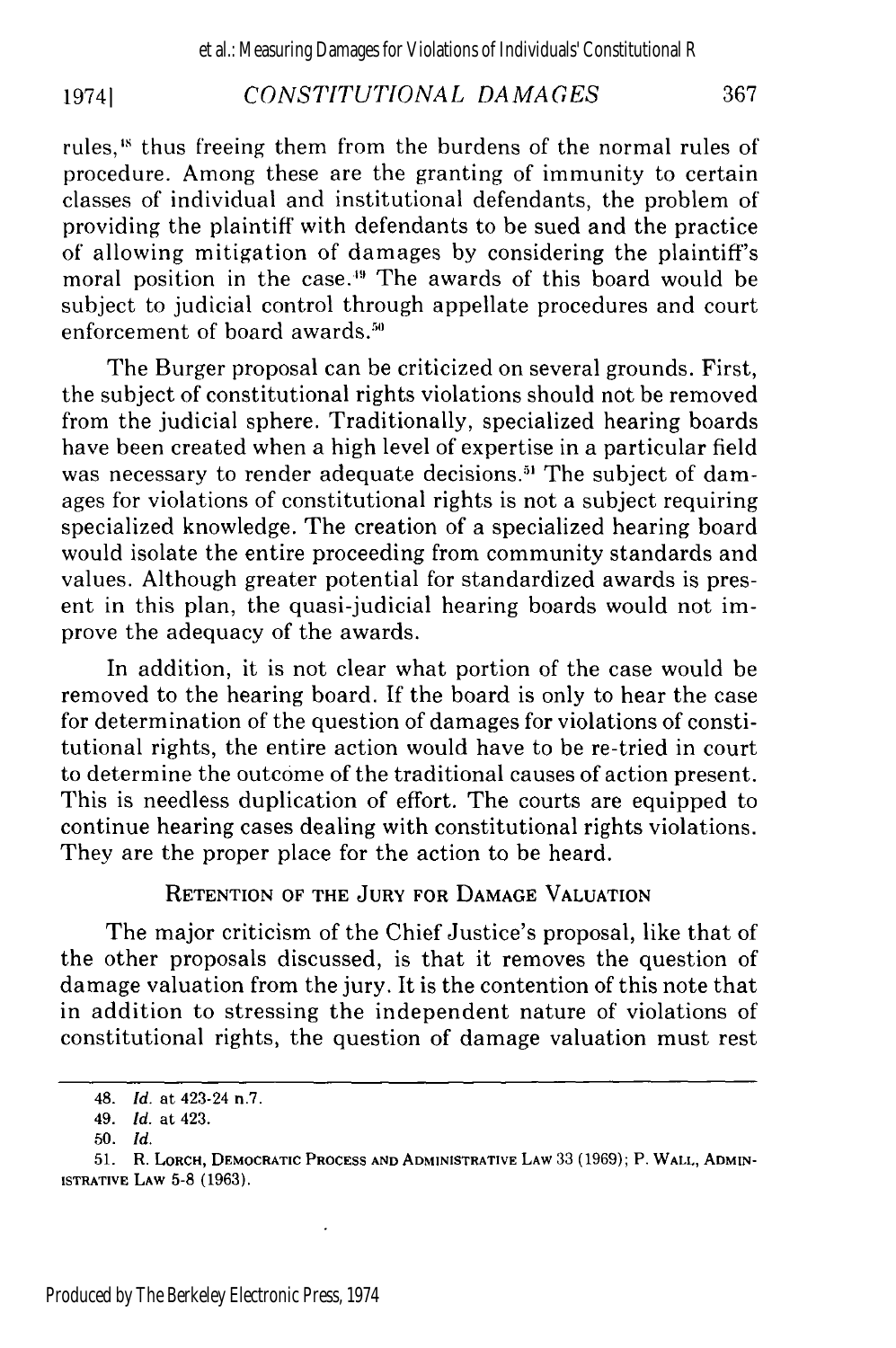entirely with the jury. Only the jury can properly consider the factors involved in such a violation and return a verdict which is both adequate and acceptable to both parties involved and society in general.

There is a long tradition of allowing the jury to value damages involved in a suit.<sup>52</sup> The jury system was considered so important by our Founding Fathers that a guarantee of a jury trial was included in the Constitution.<sup>53</sup> In addition, the jury is the best representative of the people. Judges and attorneys (including attorneys serving as hearing officers) are not representative of the average citizen, because they are trained and educated far beyond the community norm. 54 By virtue of this training they view problems from a different perspective then the average citizen. Congress and other legislatures are also removed from the public.<sup>55</sup> Each legislator filters community values through a framework of overriding commitments and priorities. The need to satisfy a broad base of the population while not antagonizing the power structure forces the legislator to consider factors beyond the narrow question of awarding damages for violations of individual rights. The legislature is separated from the community by time, distance and bureaucracy.<sup>56</sup> In contrast, a jury composed of average community members is reflective of community values and standards. The members of the jury have no commitments or responsibilities beyond deciding the case at hand.

The fact that the jury is a small unrelated group of individuals deliberating in private improves the quality of the final decision.<sup>57</sup> Psychological studies prove that decisions are fairer, more accurate and are more efficiently reached when achieved under conditions simulating jury deliberations.<sup>58</sup> Prejudice and bias are exposed and can be controlled more effectively, and the pressure of an unpopular

58. *Id.*

**<sup>52.</sup> C. JOINER, CIvIL JUSTICE AND THE** JUvY **39-63 (1962)** (hereinafter cited as **JOINER).**

**<sup>53.</sup>** The United States Constitution provides, "In suits at common law, where the value in controversy shall exceed twenty dollars, the right of trial by jury shall be preserved. . . ." U.S. CONST. amend. VII.

<sup>54.</sup> **JOINER,** *supra* note 52 at 17.

<sup>55.</sup> Kreindler, *The Jury System in Court Cases,* in **THE JURY** 9 **(G.** Winters ed. 1971).

<sup>56.</sup> *Id.*

<sup>57.</sup> **JOINER,** *supra* note 52 at 25-35.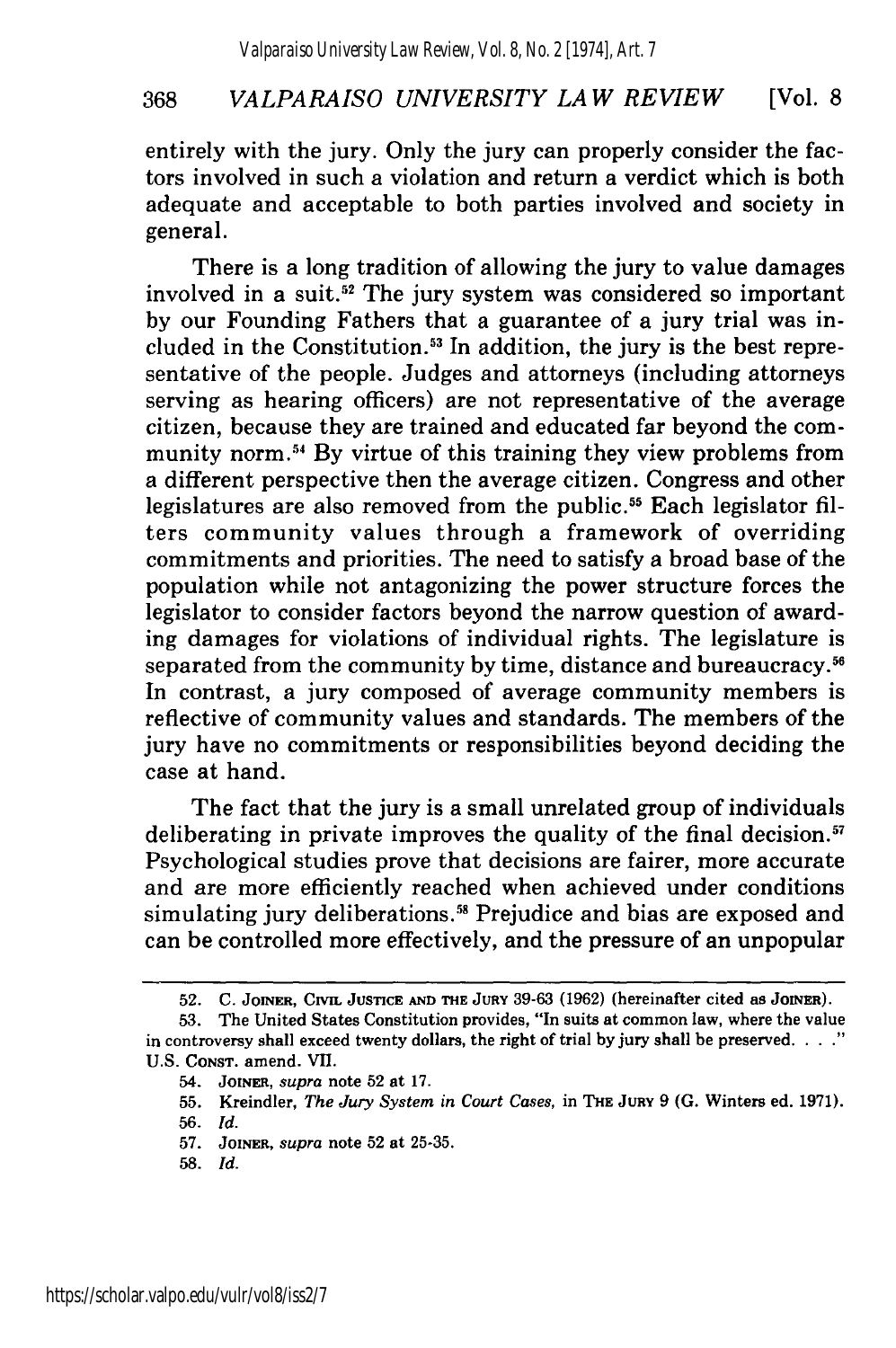#### 1974] *CONSTITUTIONAL DAMAGES* 369

decision is shared by an anonymous group rather than one individ $ual.<sup>59</sup>$ 

The major criticisms of the jury system are that it is arbitrary, subject to prejudice, expensive and time-consuming.<sup>60</sup> Studies have shown that the actual time required for a bench trial is not significantly less than that for a full jury trial.<sup>61</sup> As to the question of prejudice and arbitrariness, these seem to be more a criticism of the decision-making process itself than of the jury system as a vehicle of that process.<sup>62</sup> Judges, attorneys, legislators and hearing officers are all human and are subject to the same bias and prejudice as the typical jury member. While training and experience may remove some prejudice, it may also allow the judge or attorney to become more adept at masking his bias to the point where he actually believes himself to be free of this wholly human trait.<sup>63</sup> As long as humans make the final decisions in legal proceedings the results will be subject to bias, prejudice and arbitrariness.

Because of the strong tradition favoring the jury over the judge or hearing officer in the matter of valuing violations of constitutional rights, any proposal which in whole or in part removes the issue from the jury has an inherent weakness: the community approval of damage awards may be lost. It is the people's rights which are violated, and the task of the legal system is to provide a system of compensation which is acceptable to the people. The people favor the jury system for the determination of damages $^{64}$  and any device which removes the damage award issue from the sole province of the jury would undermine the public's acceptance of the legal system itself.

#### **CONCLUSIONS**

Any proposed system for measuring damages for violations of constitutional rights must fully involve the jury in the decision-

**<sup>59.</sup>** *Id.*

**<sup>60.</sup> Clark,** *The American Jury: A Justification,* in **THE JuRY 1,** 5 **(G.** Winters ed. **1971).**

**<sup>61.</sup>** *Id.* **at 5-6.**

**<sup>62.</sup> JOINER,** *supra* note **52** at **70.**

**<sup>63.</sup>** *Id.*

<sup>64.</sup> The degree of public acceptance of the jury system can be ascertained from these statistics found in **JOINER,** *supra* note **52.** Over **70%** of the general public favors jury trials as opposed to only **9%** favoring trials **by** judge alone. The other 21% are undecided. **Of** those having previous jury experience, the percentage favoring jury trials increases to **77%.** *Id.* at 64.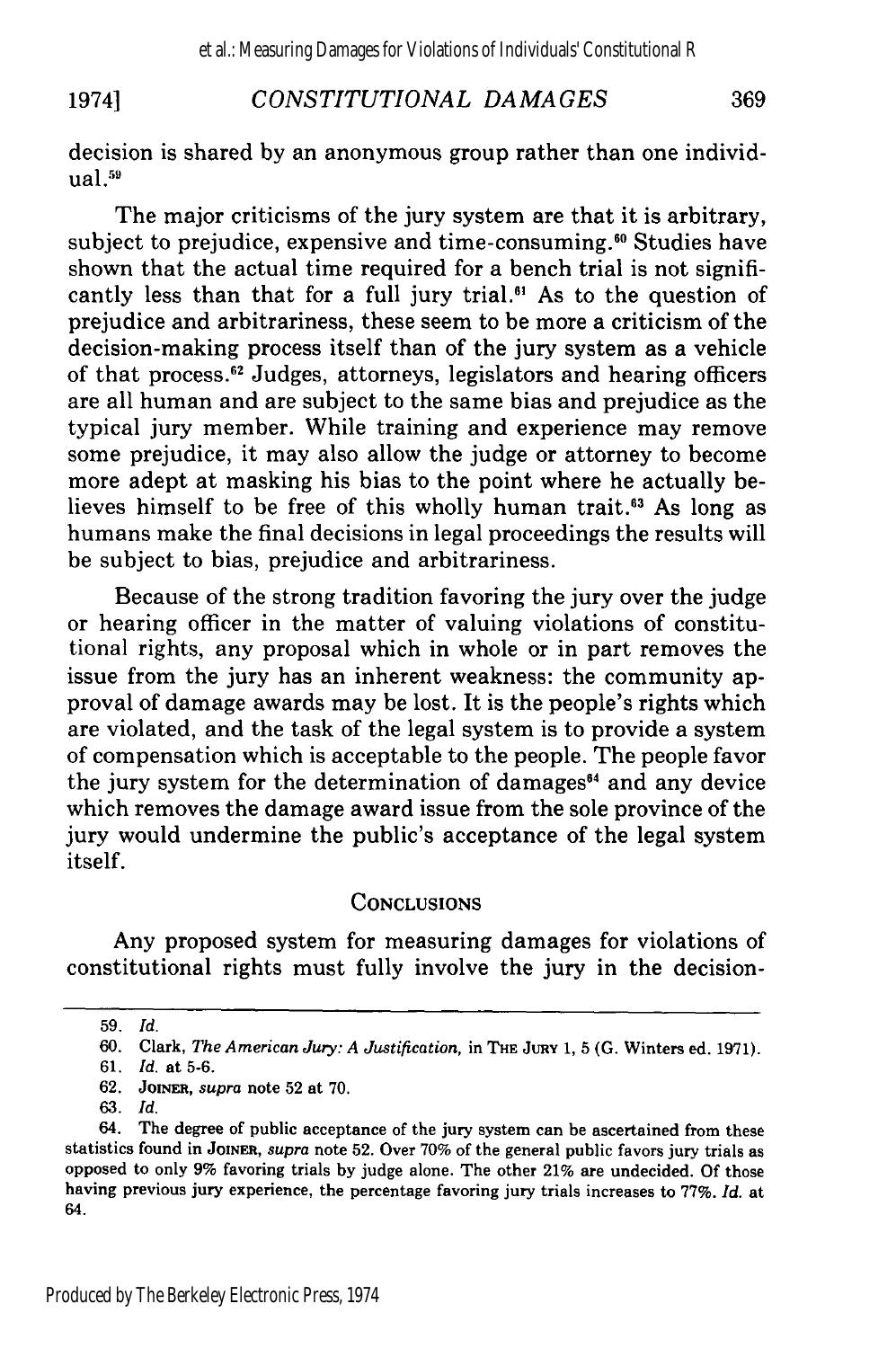making process. The scope of the jury's deliberations should not be artificially restricted by Congress, nor should the question of damages be removed from the jury and placed before a quasi-judicial hearing board. The jury system can be criticized because its damage awards are not standardized and are essentially ad hoc decisions as to the value of the constitutional rights violation in question. While it seems true that damage awards for rights violations do not always deal adequately with the question of the intangible injury suffered by plaintiff as a result of the violation, it is contended that this problem is not inherent in the jury system itself. The inadequate compensation of constitutional rights violations stems from the fact that there has not been sufficient emphasis placed on the fact that a constitutional rights violation is compensable in and of itself. Failure to instruct the jury as to the separability of the causes of action has lead to the problem of inadequate or nonexistent damage awards.

An improved damage measurement system for cases dealing with violations of constitutional rights requires more than the opportunity to present the damage question to the jury independent of other causes of action. If the jury system is to be efficient there must be a controversy for the jury to hear. As long as constitutional rights violations cases continue to be restricted by traditional concepts of immunity a full deliberation of the issues will not be possible.<sup>65</sup>

A second problem arises once the plaintiff's case is allowed into court. The traditional tort defenses tend to obscure the fact that constitutional rights violations are not always susceptible to traditional methods of proof. However, since the effectiveness of any defense is based upon the allegations which are proved to the satisfaction of the jury, a proper jury instruction as to the segregation of the rights violation from the other actions present will equip the jury to deal with the problem effectively.

<sup>65.</sup> On remand from the Supreme Court the Second Circuit Court of Appeals decided the immunity question against the defendants. Bivens v. Six Unknown Named Agents of Federal Bureau of Narcotics, 456 F.2d 1339 (2d Cir. 1972). In essence the court held that while federal officers were operating within the outer limits of their authority, they would be granted immunity unless performing the type of discretionary acts for which they would not require immunity.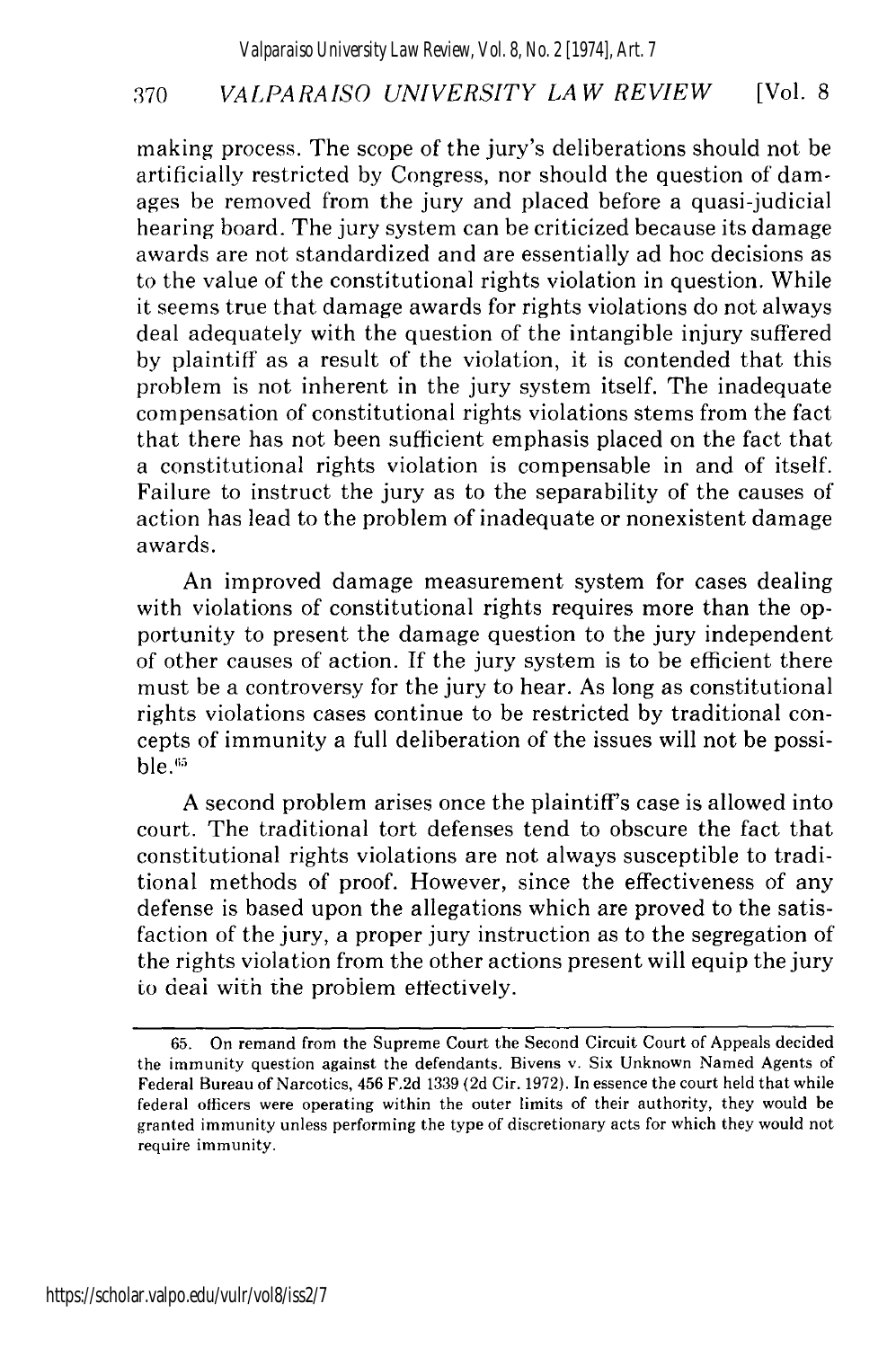## <sup>19741</sup> *CONSTITUTIONAL DA MA GES*

#### *Proposed Final Jury Instruction*

Implementing the above suggestions would significantly improve the damage valuation system employed in cases of violations of constitutional rights. Necessary for the final improvement of the system and vital to the successful implementation of the above suggestions is an instruction to the jury which stresses the fact that a rights violation is compensable in and of itself. In an effort to make the application of this proposed instruction clear the following situation will be presumed.

Plaintiff has alleged and proved that federal agents entered his home, verbally and physically abused him and his family, searched the home and offered no search warrant as justification for their actions. Defendants were denied immunity under the *Bivens* rationale<sup>66</sup> since they were not engaged in the discretionary type of acts for which immunity was necessary. Their defense is that they acted in good faith and in a reasonable belief that both the search and the method in which it occurred were valid.

There are traditional torts involved in this case, including assault, battery, false imprisonment and possible intentional infliction of mental distress. Traditional instructions for each of these torts would be given to the jury. In addition, a separate instruction dealing with the fourth amendment violation would be read to the jury as follows:<sup>67</sup>

In addition to other claims for damage, the plaintiff in this case claims damage for the alleged violation of his fourth amendment rights by defendant federal agents. The fourth amendment to the United States Constitution reads as follows:

The right of the people to be secure in their persons, houses, papers, and effects, against unreasonable searches and seizures, shall not be violated, and no warrants shall issue but upon probable cause, sup-

<sup>66.</sup> *See* note 65 *supra.* In accordance with the finding of the court of appeals in *Bivens* federal police officers have no immunity to protect them from damage suits for violations of constitutional rights while pursuing alleged violators of narcotics laws or other criminal statutes.

<sup>67.</sup> A general outline for the proposed jury instruction was obtained from 2 E. DEvrrr *&* C. **BLACKMAR, FEDERAL JURY PRACTICE AND INSTRUCTIONS** 125, 285-304 (2d ed. 1970).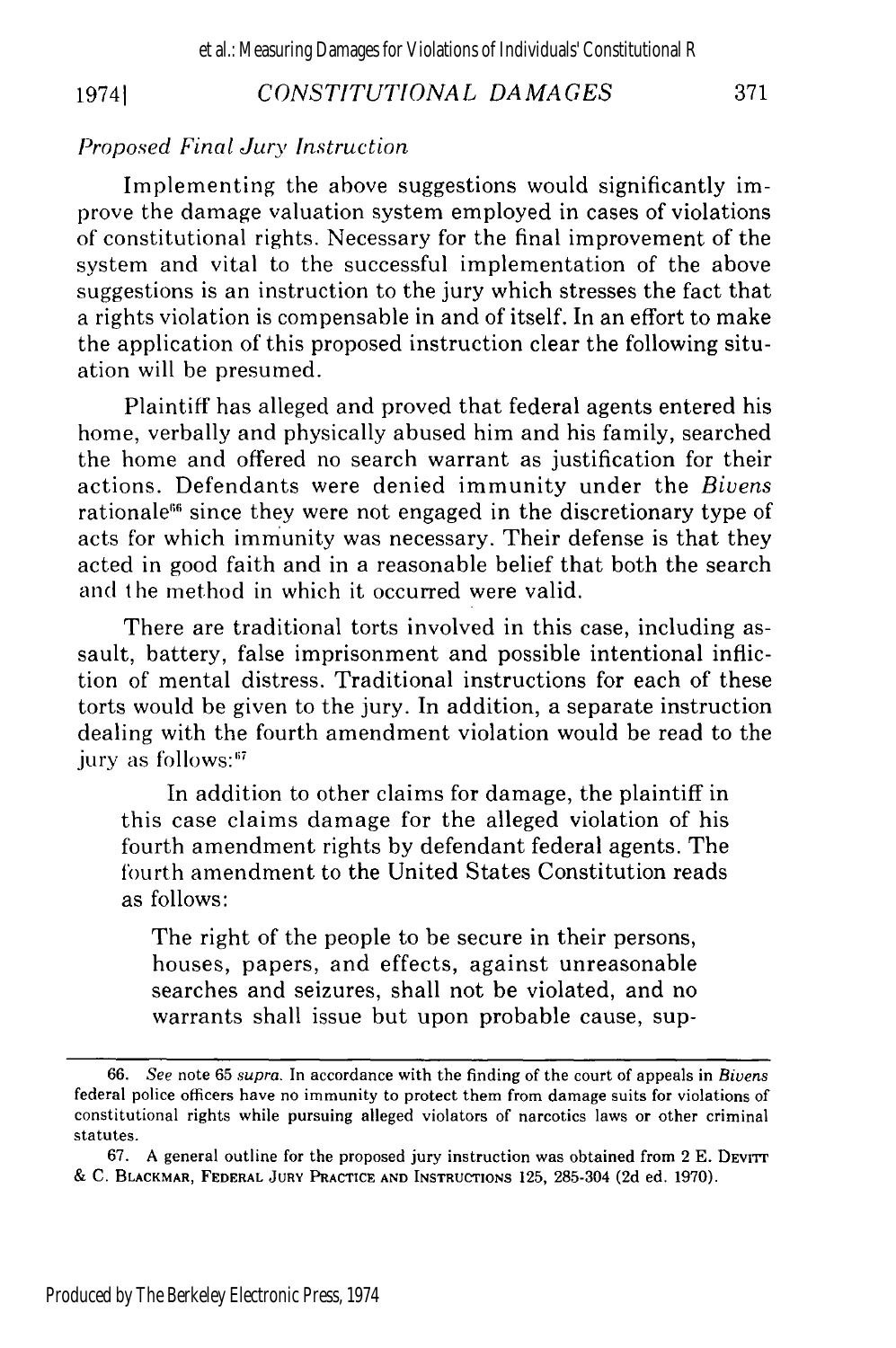ported by oath or affirmation, and particularly describing the place to be searched and the persons or things to be seized.

Plaintiff specifically alleges that the defendants by their acts did knowingly violate his fourth amendment rights.

The defendants admit that they entered plaintiff's house and conducted a search therein, but they deny that they did this in knowing violation of plaintiff's rights. They claim that they entered the house as the result of a mistake and conducted the search in the manner that they did because they believed that they were entering a house occupied by known dealers in dangerous drugs.

In order to find for the plaintiff, it must be established by a preponderance of the evidence that the defendants entered plaintiff's house designedly and not as a result of a mistake. Plaintiff must also prove that defendants' actions violated plaintiff's fourth amendment rights. If you find that plaintiff has sustained his burden of proof you may find for the plaintiff and award him money damages for the violation of his rights.

If you find that the defendants violated plaintiff's fourth amendment rights your task is to place a monetary value on those rights. To do this you should look at the evidence presented in this case. You are attempting to determine what it is worth to the plaintiff to be free from unreasonable searches. Your final award should reflect the value you place on plaintiff's fourth amendment rights. You should consider the circumstances of the violation and the possible culpability of the defendants. The award at which you arrive is solely for the fourth amendment violation. Other awards of damage may be given for injuries that the plaintiff may have suffered as a result of other wrongs present in this case. Any other awards of damages you make in this case are not to be considered when you are deciding on the award for the fourth amendment violation, if you find that such a violation in fact occurred. A violation of the fourth amendment is a proper subject of damages in and of itself.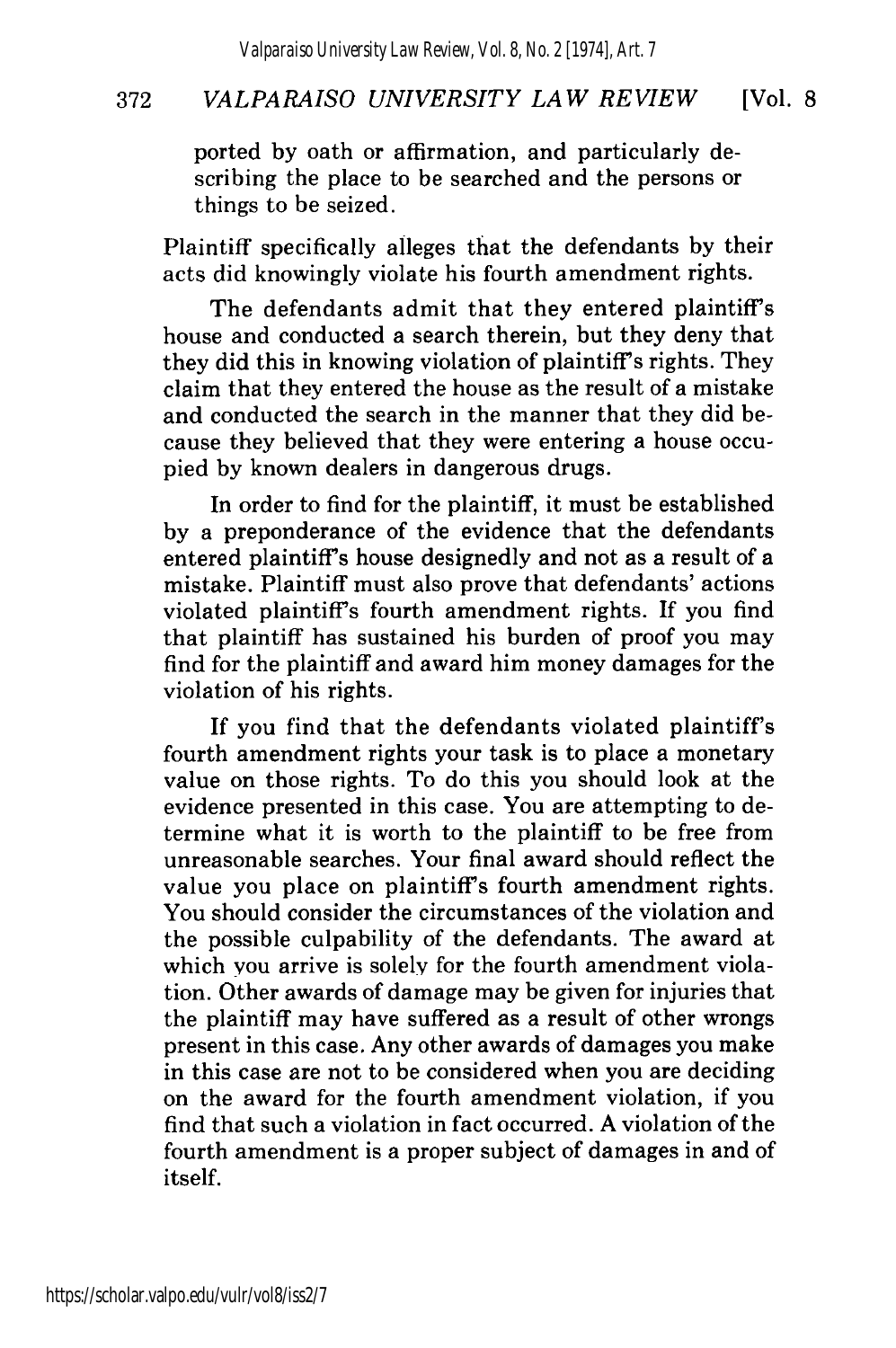### 19741

## *CONSTITUTIONAL DAMAGES*

This case should be considered and decided by you as an action between persons of equal standing in the community, of equal worth and holding the same or similar station in life. The law is no respecter of persons; all persons stand equal before the law and are to be dealt with as equals in a court of justice. You are to perform your duty as jurors without bias or prejudice as to any party. Our system of law does not permit jurors to be governed by sympathy, prejudice or public opinion. Both parties and the public expect that you will carefully and impartially consider the evidence presented and the law as stated and will reach a just verdict regardless of the consequences.

It is the contention of this note that the above proposed jury instruction allows the jury to consider the alleged violation of plaintiffs constitutional rights as a separate and independent cause of action and award damages based on the violation itself. Further, this instruction offers guidance concerning the factors to be considered when deliberating the question of the damage award. By presenting a separate instruction to the jury, the court assures itself not only that the question of the violation of plaintiff's rights is being considered, but also that it is being considered within the guidelines of the instruction.

Damages for violations of constitutional rights will be awarded on an ad hoc basis, but they will be the result of a specific instruction to the jury. Further standardization of the damage award seems impossible without removing the question in whole or in part from the province of the jury and requiring that some official, hearing officer or legislative body substitute its values and judgment for that of the jury. The pattern jury instruction above stresses the constitutional rights violation as actionable in its own right and requires the jury to award damages for the violation separate from other wrongs present in the case. The use of such an instruction allows for the standardization of the decisional guidelines within the framework of the jury system, and awards of damages for violations of constitutional rights may thus become a regulated, systematic procedure within the body of the present civil jury trial.

373